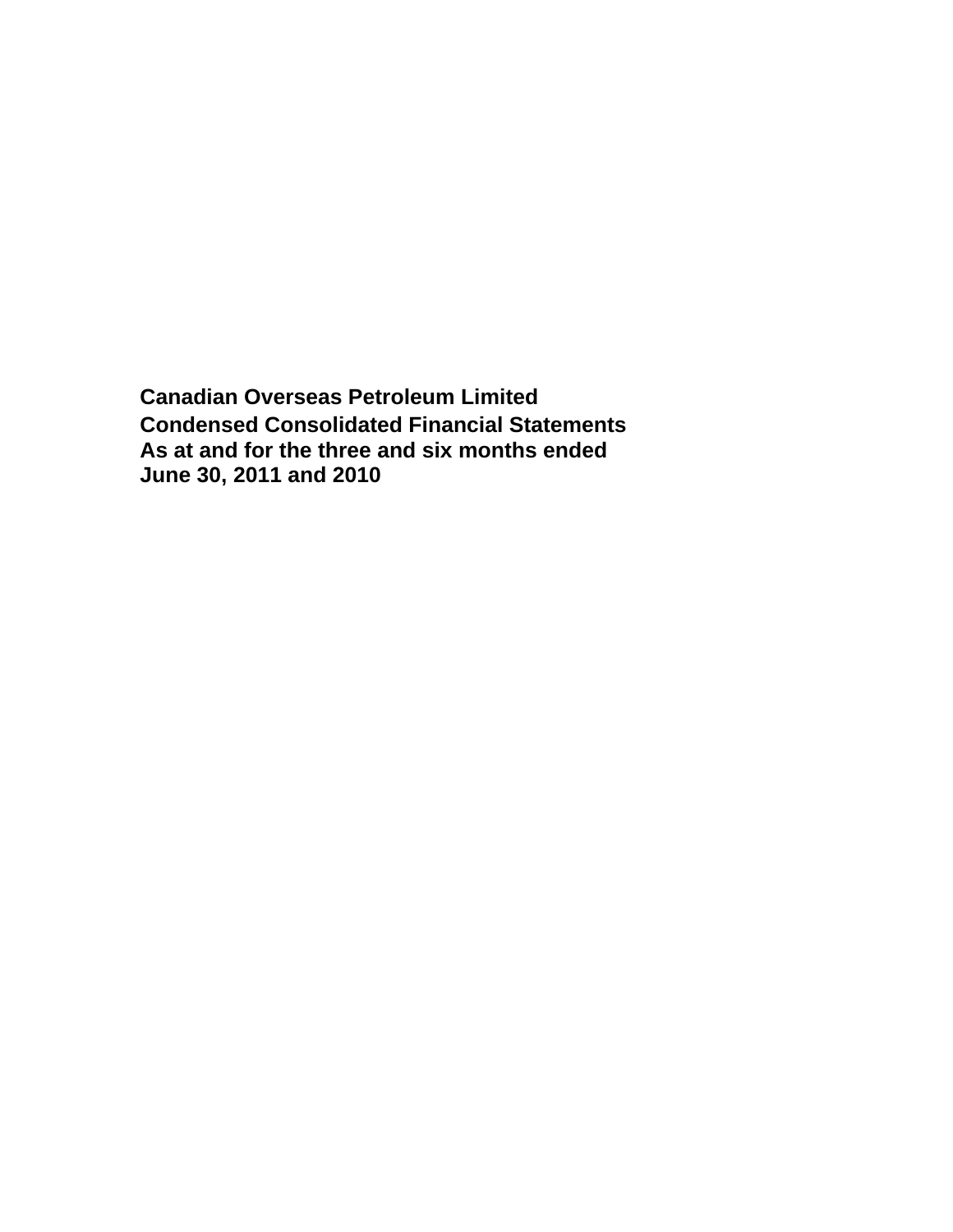# **Management's Responsibility for Financial Statements**

The information provided in these financial statements, is the responsibility of management. In the preparation of the statements, estimates are sometimes necessary to make a determination of future values for certain assets or liabilities. Management believes such estimates have been based on careful judgments and have been properly reflected in the accompanying financial statements.

Management maintains a system of internal controls to provide reasonable assurance that the Company's assets are safeguarded and to facilitate the preparation of relevant and timely information.

The audit committee has reviewed the financial statements with management and the auditors, and has reported to the Board of Directors. The Board of Directors has approved the financial statements as presented.

*Signed "Arthur S. Millholland" Signed "Aleksandra Owad"* Arthur S. Millholland Aleksandra Owad President and Chief Executive Officer Chief Financial Officer August 24, 2011 August 24, 2011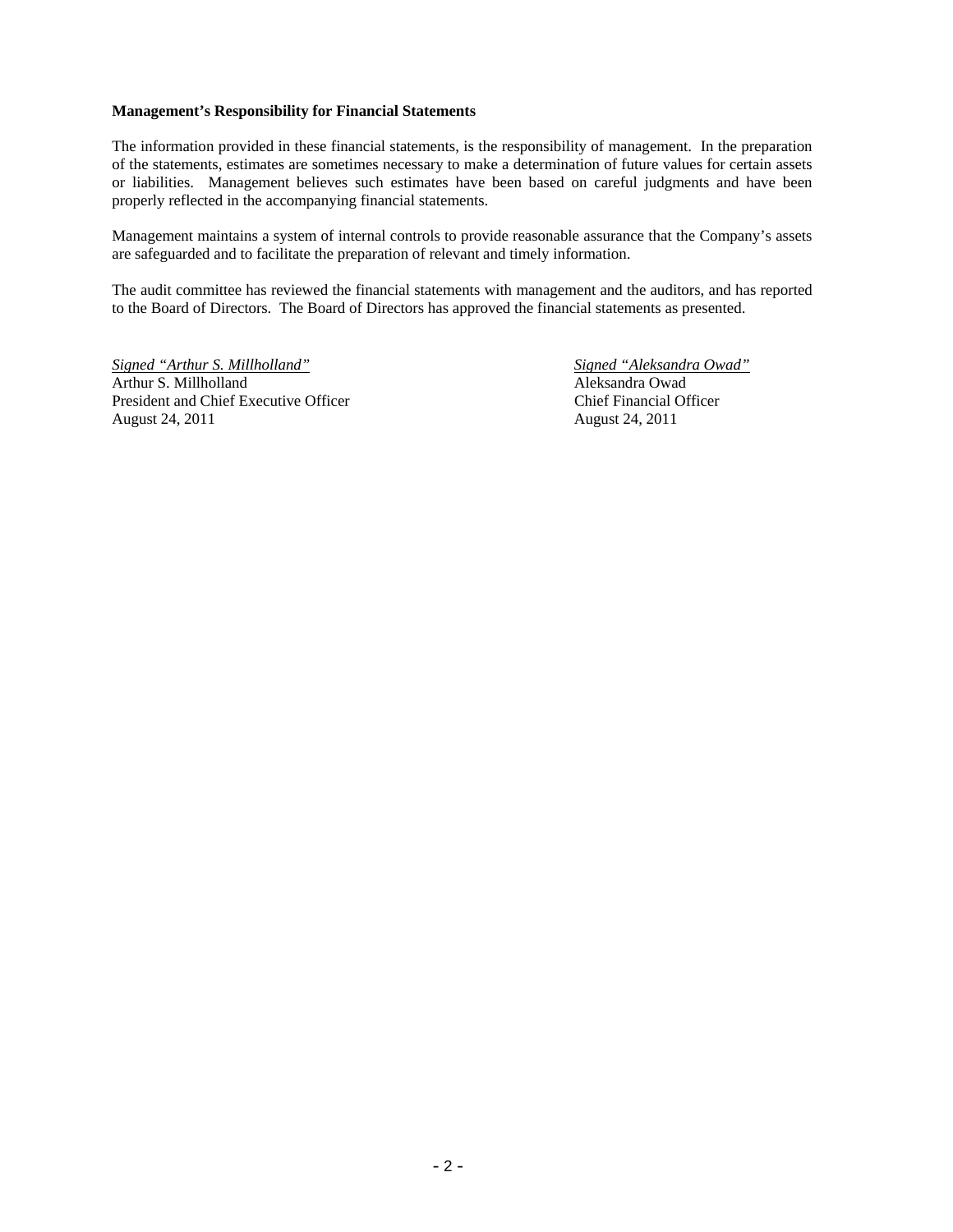# **Canadian Overseas Petroleum Limited Condensed Consolidated Statements of Financial Position (unaudited) (in thousands of Canadian dollars)**

|                                            | <b>June 30,</b><br>2011 |               | December 31,<br>2010 | January 1,<br>2010 |
|--------------------------------------------|-------------------------|---------------|----------------------|--------------------|
| <b>Assets</b>                              |                         |               |                      |                    |
| Current assets                             |                         |               |                      |                    |
| Cash and cash equivalents (note 4)         | \$<br>89,225            | \$            | 37,403               | \$<br>1,439        |
| Accounts receivable                        | 153                     |               | 83                   | 75                 |
| Prepaid joint venture cash calls           | 9,181                   |               |                      |                    |
| Prepaid expenses                           | 95                      |               | 22                   | 277                |
|                                            | 98,654                  |               | 37,508               | 1,791              |
| Deposit for seismic data (note 5)          | 14,465                  |               |                      |                    |
| Long-term rent deposit and prepayments     | 43                      |               | 43                   | 70                 |
| Exploration and evaluation assets (note 6) | 7,304                   |               |                      |                    |
| Office equipment                           | 78                      |               | 59                   | 70                 |
|                                            | \$<br>120,544           | $\mathcal{S}$ | 37,610               | \$<br>1,931        |
| <b>Liabilities</b>                         |                         |               |                      |                    |
| Current                                    |                         |               |                      |                    |
| Accounts payable and accrued liabilities   | \$<br>4,878             | \$            | 989                  | \$<br>1,901        |
| Loan                                       |                         |               |                      | 1,802              |
|                                            | 4,878                   |               | 989                  | 3,703              |
| <b>Shareholders' Equity</b>                |                         |               |                      |                    |
| Share capital (note 7)                     | 100,768                 |               | 41,833               | 8,063              |
| Warrants                                   | 37,359                  |               | 11,007               | 306                |
| Contributed surplus                        | 9,035                   |               | 4,317                | 1,074              |
| Deficit                                    | (29, 659)               |               | (20, 536)            | (11,215)           |
| Accumulated other comprehensive loss       | (1, 837)                |               |                      |                    |
|                                            | 115,666                 |               | 36,621               | (1,772)            |
|                                            | \$<br>120,544           | \$            | 37,610               | \$<br>1,931        |

# **Nature of operations (note 1) Commitments and contractual obligations (note 8)**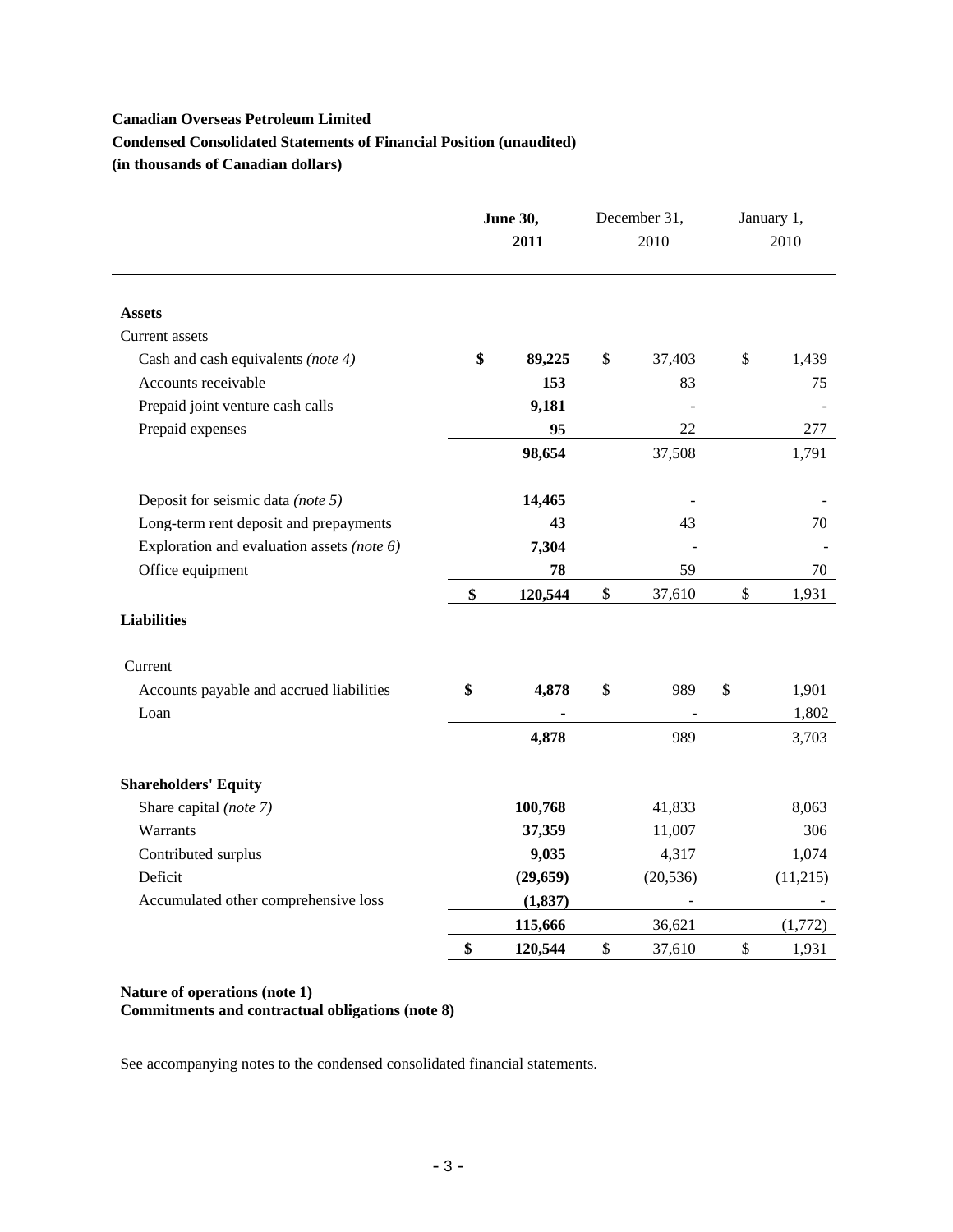# **Canadian Overseas Petroleum Limited**

# **Condensed Consolidated Statements of Comprehensive Loss (unaudited)**

**(in thousands of Canadian dollars except for share and per share amounts)** 

|                                                  | Three months<br>ended<br>June 30, 2011 | Three months<br>ended<br>June 30, 2010 | <b>Six months</b><br>ended<br>June 30, 2011 | Six months<br>ended<br>June 30, 2010 |
|--------------------------------------------------|----------------------------------------|----------------------------------------|---------------------------------------------|--------------------------------------|
| <b>Results from operating activities</b>         |                                        |                                        |                                             |                                      |
| Management services                              | \$                                     | \$                                     | \$                                          | \$<br>6                              |
| Pre-license exploration expenses                 | (716)                                  |                                        | (716)                                       |                                      |
| Administrative expenses                          | (2,216)                                | (1,199)                                | (4,350)                                     | (2,638)                              |
| Depreciation                                     | (4)                                    | (3)                                    | (7)                                         | (6)                                  |
| Stock-based compensation (note 7c)               |                                        | (583)                                  | (4,718)                                     | (583)                                |
|                                                  | (2,936)                                | (1,785)                                | (9,791)                                     | (3,221)                              |
| <b>Finance income and costs</b>                  |                                        |                                        |                                             |                                      |
| Interest income                                  | 118                                    | $\overline{2}$                         | 498                                         | $\overline{2}$                       |
| Interest and financing charges                   |                                        | (190)                                  |                                             | (461)                                |
| Foreign exchange gain                            | 594                                    |                                        | 170                                         |                                      |
|                                                  | 712                                    | (188)                                  | 668                                         | (459)                                |
| Net Loss                                         | (2,224)                                | (1,973)                                | (9,123)                                     | (3,680)                              |
| Cumulative translation adjustment                | (1,548)                                |                                        | (1, 837)                                    |                                      |
| Total comprehensive loss                         | \$<br>(3,772)                          | \$<br>(1,973)                          | \$<br>(10,960)                              | \$<br>(3,680)                        |
|                                                  |                                        |                                        |                                             |                                      |
| Net loss per share (basic and diluted)           | \$(0.01)                               | \$(0.10)                               | \$(0.04)                                    | \$(0.20)                             |
| Weighted average number of shares<br>outstanding | 284,016,939                            | 19,879,816                             | 230,585,183                                 | 18,150,626                           |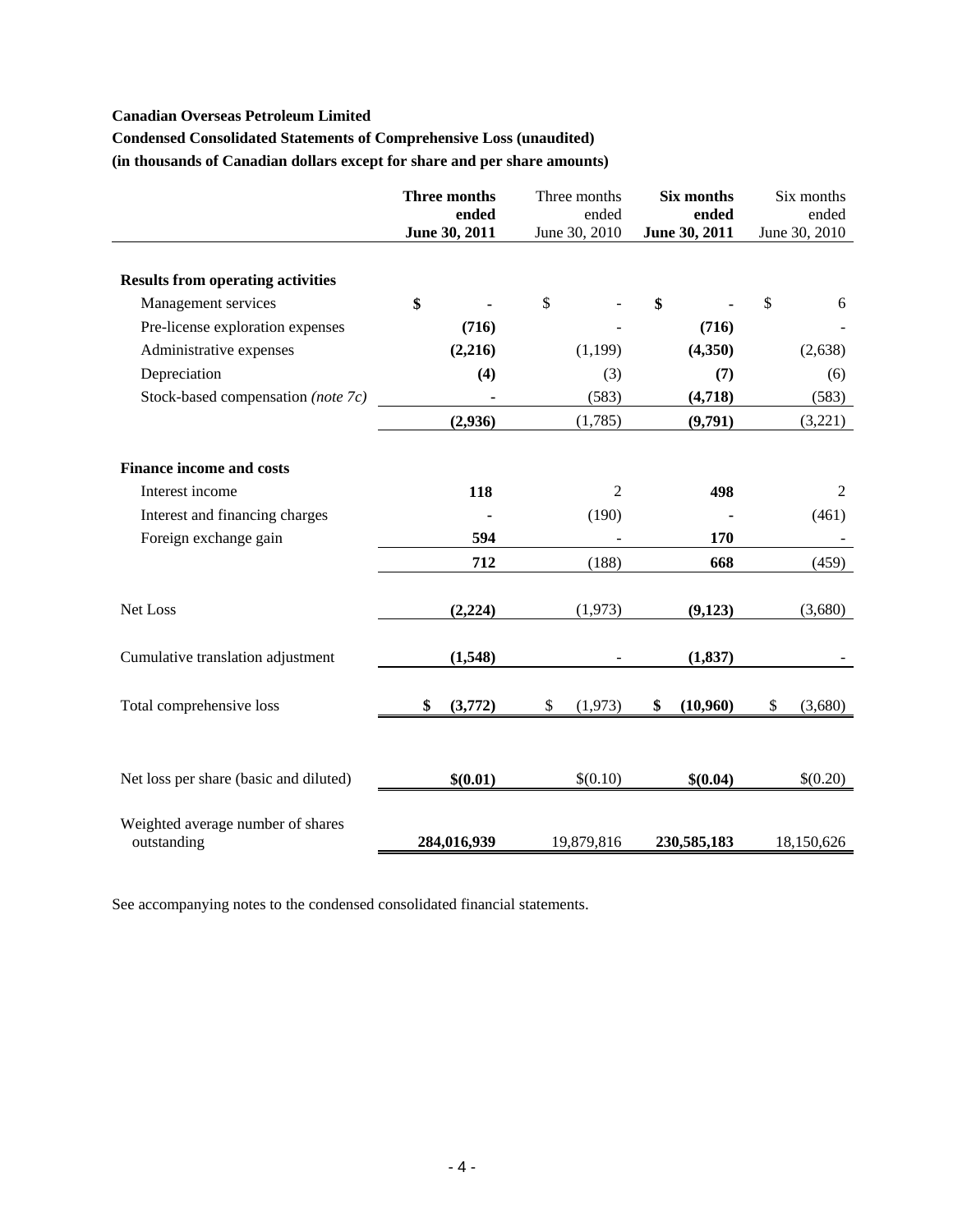# **Canadian Overseas Petroleum Limited**

**Condensed Consolidated Statements of Changes in Equity (unaudited)** 

 **(in thousands of Canadian dollars)** 

|                                                                                      |                         |                 |                                      |                | <b>Accumulated</b><br><b>Other</b> |                        |
|--------------------------------------------------------------------------------------|-------------------------|-----------------|--------------------------------------|----------------|------------------------------------|------------------------|
|                                                                                      | <b>Share</b><br>Capital | <b>Warrants</b> | <b>Contributed</b><br><b>Surplus</b> | <b>Deficit</b> | Comprehensive<br>Loss              | Total<br><b>Equity</b> |
| <b>Balance at January 1, 2010</b>                                                    | \$8,063                 | \$<br>306       | \$1,074                              | \$(11,215)     | \$                                 | \$(1,772)              |
| <b>Total comprehensive loss for</b><br>the period                                    |                         |                 |                                      | (3,680)        |                                    | (3,680)                |
| Transactions with owners,<br>recorded directly to equity<br>Issue of common shares - |                         |                 |                                      |                |                                    |                        |
| net of issue costs<br>Issue of share purchase                                        | 7,010                   |                 |                                      |                |                                    | 7,010                  |
| warrants                                                                             |                         | 1,341           |                                      |                |                                    | 1,341                  |
| Stock options granted                                                                |                         |                 | 583                                  |                |                                    | 583                    |
| <b>Balance at June 30, 2010</b>                                                      | 15,073<br>\$            | \$<br>1,647     | \$1,657                              | \$(14,895)     | \$<br>$\blacksquare$               | \$3,482                |
| <b>Balance at December 31, 2010</b>                                                  | \$41,833                | \$11,007        | \$4,317                              | \$ (20,536)    | \$                                 | \$36,621               |
| <b>Total comprehensive loss for</b><br>the period                                    |                         |                 |                                      | (9,123)        | (1,837)                            | (10,960)               |
| Transactions with owners,<br>recorded directly to equity<br>Issue of common shares - |                         |                 |                                      |                |                                    |                        |
| net of issue costs<br>Issue of share purchase                                        | 58,890                  |                 |                                      |                |                                    | 58,890                 |
| warrants                                                                             |                         | 26,364          |                                      |                |                                    | 26,364                 |
| Exercise of warrants<br>Stock options granted                                        | 45                      | (12)            | 4,718                                |                |                                    | 33<br>4,718            |
|                                                                                      |                         |                 |                                      |                |                                    |                        |
| <b>Balance at June 30, 2011</b>                                                      | \$100,768               | \$37,359        | \$9,035                              | \$ (29,659)    | \$<br>(1, 837)                     | \$115,666              |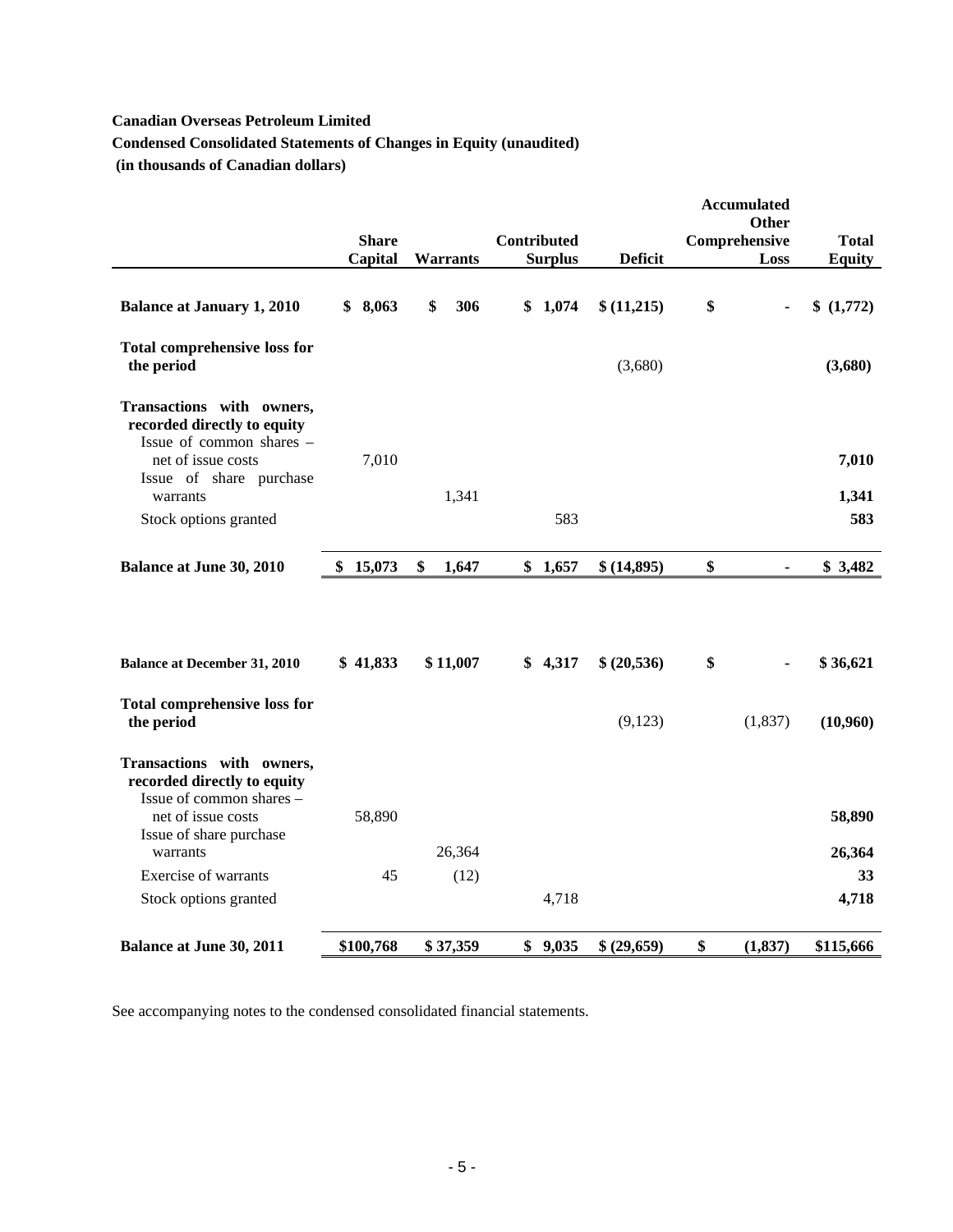# **Canadian Overseas Petroleum Limited**

# **Condensed Consolidated Statements of Cash Flows (unaudited)**

**(in thousands of Canadian dollars)** 

|                                                                                  | Six months ended<br>June 30, 2011 | Six months ended<br>June 30, 2010 |
|----------------------------------------------------------------------------------|-----------------------------------|-----------------------------------|
| <b>Cash Used In Operating Activities</b>                                         |                                   |                                   |
| Net loss                                                                         | \$<br>(9,123)                     | \$<br>(3,680)                     |
| Add (subtract) non-cash items:                                                   |                                   |                                   |
| Stock-based compensation                                                         | 4,718                             | 583                               |
| Net finance (income) / costs                                                     | (498)                             | 459                               |
| Depreciation                                                                     | 7                                 | 6                                 |
| Foreign exchange gain                                                            | (168)                             | (1)                               |
| Funds used in operations<br>Net change in non-cash working capital               | (5,064)                           | (2,633)                           |
| (note 11)                                                                        | 12                                | (1, 434)                          |
|                                                                                  | (5,052)                           | (4,067)                           |
| <b>Financing Activities</b><br>Issuance of common shares and warrants, net       |                                   |                                   |
| of issue costs issue costs                                                       | 85,287                            | 8,184                             |
| Repayment of loan                                                                |                                   | (2,000)                           |
| Interest paid                                                                    | 85,287                            | (96)<br>6,088                     |
|                                                                                  |                                   |                                   |
| <b>Investing Activities</b>                                                      |                                   |                                   |
| Additions to office equipment                                                    | (26)                              | (2)                               |
| Additions to oil and gas exploration assets                                      | (7, 304)                          |                                   |
| Deposit for seismic data                                                         | (14, 465)                         |                                   |
| Interest income                                                                  | 498                               | 2                                 |
| Net change in non-cash working capital<br>(note 11)                              | (7, 284)                          |                                   |
|                                                                                  | (28, 581)                         |                                   |
| Increase in cash during period<br>Net effect of foreign exchange on cash held in | 51,654                            | 2,021                             |
| foreign currencies                                                               | 168                               |                                   |
| Cash and cash equivalents, beginning of period                                   | 37,403                            | 1,439                             |
| Cash and cash equivalents, end of period                                         | \$<br>89,225                      | \$<br>3,460                       |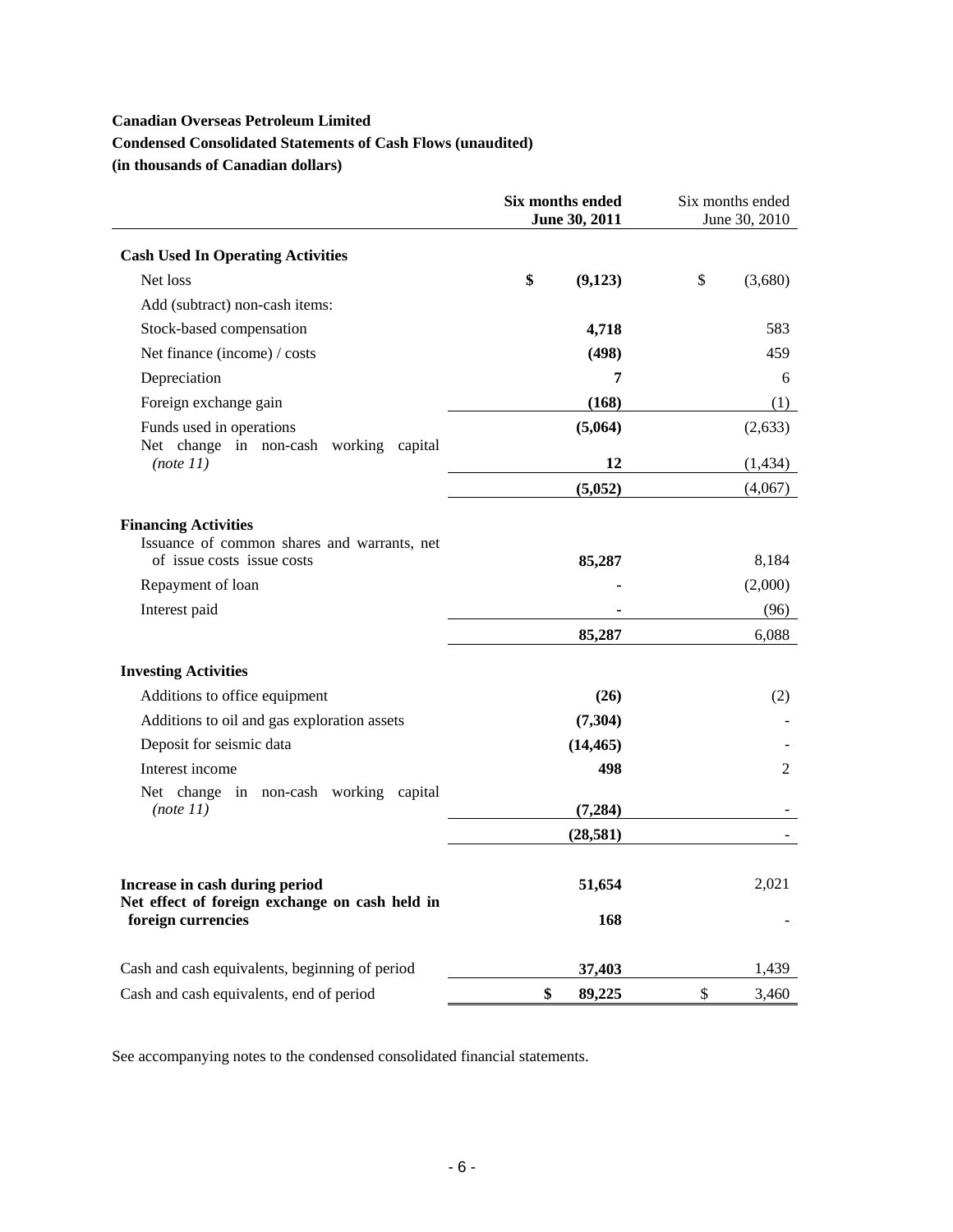### **1. NATURE OF OPERATIONS**

Canadian Overseas Petroleum Limited ("COPL" or the "Company"), is a widely- held publicly traded company incorporated and domiciled in Canada. The Company's common shares are traded on the TSX Venture Exchange in Canada. The Company's registered office is in Calgary, Alberta at 400,  $604 - 1<sup>st</sup>$  Street SW.

COPL and its subsidiaries are involved in identification, acquisition, exploration and development of oil and gas offshore reserves. Currently the Company has the following subsidiaries, all of which are wholly-owned:

- COPL Technical Services Limited, formerly North Sea Oil Ltd., which is involved in providing technical services to the COPL group of companies;
- Canadian Overseas Petroleum (UK) Limited, formerly North Sea Oil Exploration Limited, which is involved in the UK operations; and
- Canadian Overseas Petroleum (Bermuda Holdings) Limited and Canadian Overseas Petroleum (Bermuda) Limited, which were created in May 2011 to cover anticipated operations offshore Liberia.

### **2. BASIS OF PREPARATION**

# *Basis of preparation and compliance*

The Company's consolidated financial statements have been prepared in accordance with International Financial Reporting Standards ("IFRS"). These are the Company's second quarterly consolidated financial statements prepared in accordance with IFRS. IFRS requires an entity to adopt IFRS in its first annual financial statements prepared under IFRS by making an explicit and unreserved statement in those financial statements of compliance with IFRS. The Company will make this statement when it issues its 2011 annual consolidated financial statements. These condensed consolidated financial statements have been prepared in accordance with International Accounting Standard ("IAS") 34, "Interim Financial Reporting", as issued by the International Accounting Standards Board ("IASB") using the accounting policies the Company expects to adopt in its consolidated financial statements for the year ending December 31, 2011. Previously, the Company prepared its consolidated financial statements in accordance with Canadian generally accepted accounting principles ("GAAP").

The Company's consolidated financial statements have been prepared on a historical cost basis, except for certain financial assets and liabilities that have been measured at fair value.

These consolidated financial statements are presented in Canadian dollars ("\$"), which is the Company's functional currency. All financial information presented in tables has been rounded to the nearest thousand Canadian dollars except where otherwise indicated.

The consolidated financial statements were authorized for issued by the Company's Board of Directors on August 24, 2011.

#### *Basis of consolidation*

The consolidated financial statements include the financial statements of COPL and its subsidiaries.

Subsidiaries are fully consolidated from the date of acquisition, being the date on which the Company obtains control, and continue to be consolidated until the date that such control ceases. All inter-company transactions and balances have been eliminated on consolidation.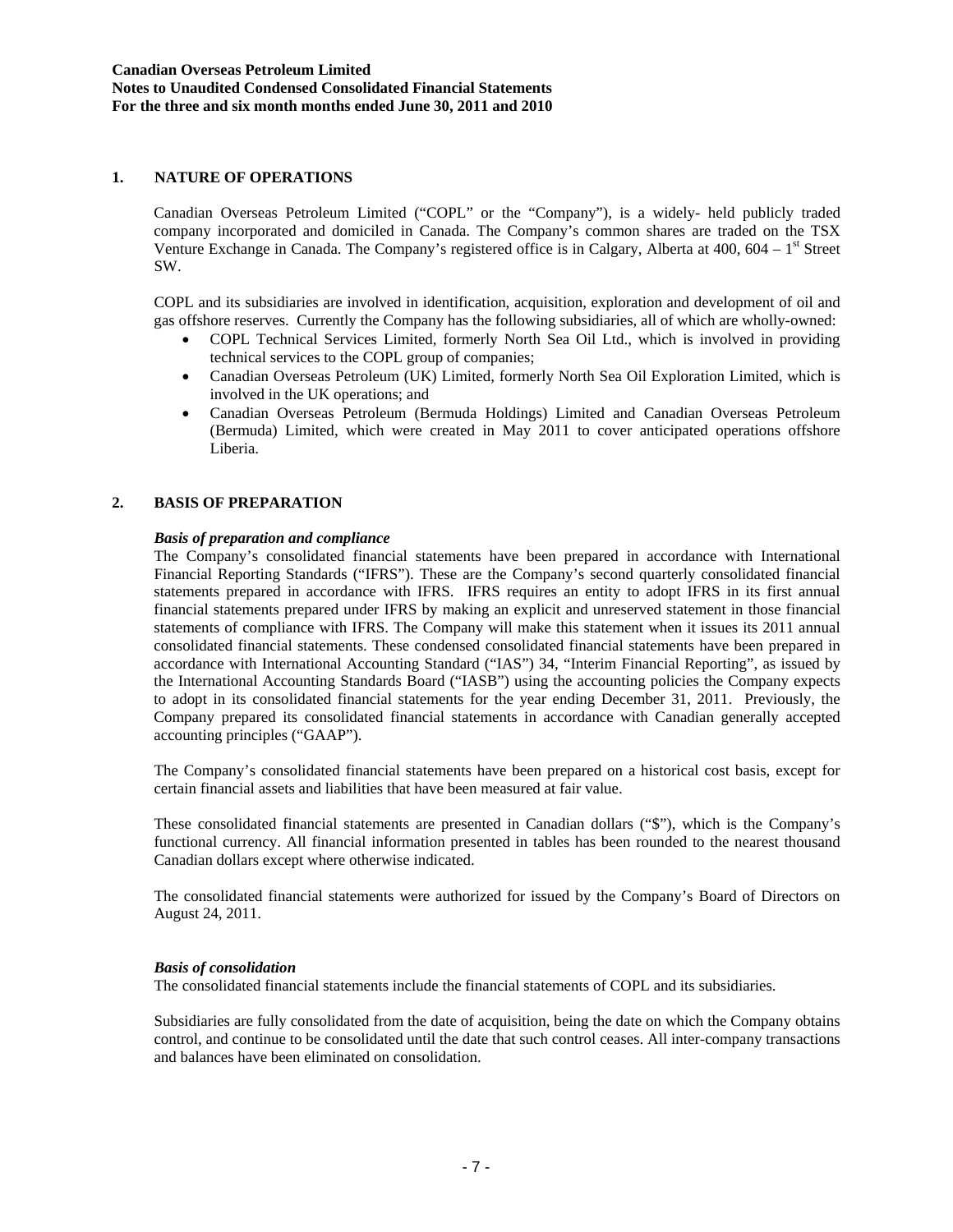# **Canadian Overseas Petroleum Limited Notes to Unaudited Condensed Consolidated Financial Statements For the three and six month months ended June 30, 2011 and 2010**

# **2. BASIS OF PREPARATION (continued)**

# *Information on first-time adoption of IFRS*

The Company has prepared its IFRS opening statement of financial position as at January 1, 2010, the date of transition to IFRS. As at the date of transition, the Company did not hold material assets and did not carry on operations other than those related to management and administration. Accordingly after taking into account the mandatory exemptions and elections available under IFRS 1, "First-time adoption of International Financial Reporting Standards", there were no adjustments from GAAP required in the process of preparing IFRS opening balances (other than account reclassifications disclosed in respective notes).

### *Basis of preparation and compliance*

Pursuant to IFRS 1 the Company has chosen to apply the following exemptions:

- IFRS 3, "Business Combinations" has not been applied to acquisitions of subsidiaries that occurred before January 1, 2010, the Company's date of transition.
- IFRS 2, "Share-based Payment" has not been applied to equity instruments that were granted on or before November 7, 2002, nor has it been applied to equity instruments granted after November 7, 2002 that vested before January 1, 2010.

# *Significant accounting judgments, and estimates*

The preparation of financial statements in accordance with IFRS requires management to make estimates and assumptions and to use judgment that affects the reported amounts of assets, liabilities, revenues and expenses. Estimates and judgments are continuously evaluated and are based on management's experience and other factors, including expectations of future events that are believed to be reasonable under the circumstances. Accordingly, actual results may differ from those estimated amounts and differences may be material.

In particular, significant areas of estimation uncertainty considered by management in preparing the consolidated financial statements are described in the following notes:

- Stock-based compensation
- Warrants
- Deferred income tax
- Commitments and contractual obligations

# **3. SIGNIFICANT ACCOUNTING POLICIES**

# *Cash and Cash Equivalents*

Cash and cash equivalents include cash held at banks, short-term deposits with a maturity of three months, cash held in escrow and credit card deposits. Cash held in escrow is cash held at banks for which use is restricted to particular projects in accordance with escrow agreements.

#### *Office Equipment*

Office furniture and equipment are recognized as purchase price net of depreciation, which is calculated on a straight line basis over estimated useful life.

# *Potential Prospect Expenses and Pre-License Costs*

The Company expenses amounts incurred in the evaluation and development of potential business ventures until the related business arrangements are consummated. The costs incurred prior to the award of oil and gas licenses, concessions and other exploration rights are recognized as an expense in the period incurred.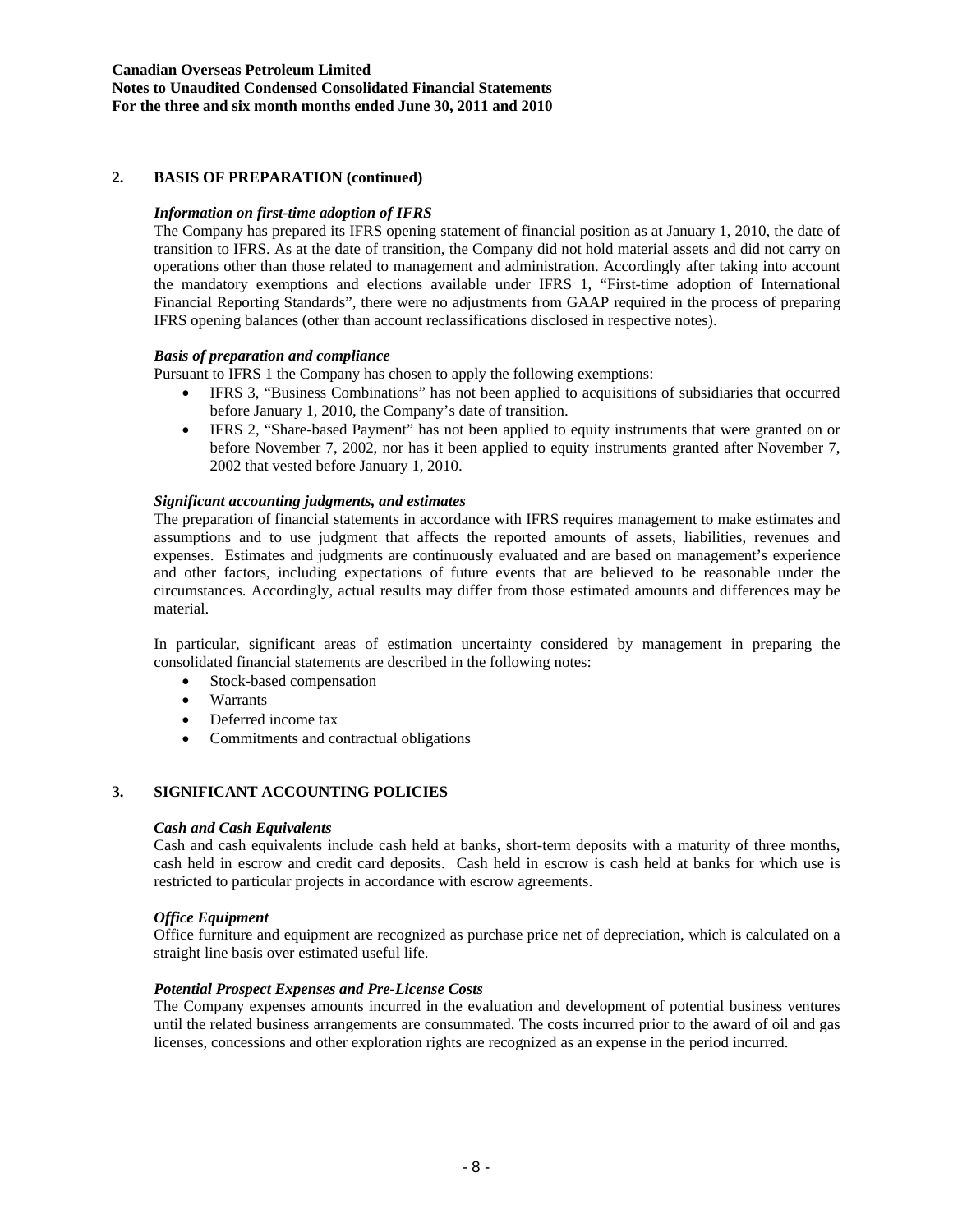# **Canadian Overseas Petroleum Limited Notes to Unaudited Condensed Consolidated Financial Statements For the three and six month months ended June 30, 2011 and 2010**

# **3. SIGNIFICANT ACCOUNTING POLICIES (continued)**

# *Exploration and Evaluation ("E&E")*

The cost of exploring, appraising and evaluating oil and gas properties, including costs of farming into or acquiring the rights to explore, geological and geophysical studies, seismic data and modeling, exploration and/or appraisal drilling and directly related overheads are capitalized and classified as intangible E&E assets. These costs are accumulated in cost centers by field or project in anticipation of future allocation to Cash Generating Units ("CGU").

E&E assets are not amortized prior to the conclusion of appraisal activities. Once active exploration is completed, commercial reserves are discovered and the project is approved for development, E&E assets related to particular projects will be reclassified to development and production assets and the carrying amounts will be assessed for impairment and adjusted (if appropriate) to their recoverable amounts. If commercial reserves are not discovered, the E&E asset is written off in the statement of comprehensive loss.

The E&E phase of a particular project is completed when either the technical feasibility and commercial viability of extracting oil or gas are demonstrable for the project or there is no prospect of a positive outcome for the project.

#### *Jointly Controlled Assets and Operations*

The Company's oil and gas activities are carried out jointly with other partners through farm-in agreements and joint operating agreements. The Company accounts for its proportionate share of the results, assets and liabilities related to these operations.

#### *Stock-Based Compensation*

The Company issues equity-settled stock options to its employees, directors and consultants and follows the fair value method of accounting. A Black-Scholes option-pricing model is used to determine the fair value of the award at the time the options are granted. The related expense is charged to the statement of comprehensive loss with a corresponding increase in equity as contributed surplus over the vesting term. Consideration received on the exercise of an option is credited to share capital, along with the related stockbased compensation previously recognized in contributed surplus.

#### *Leases*

Rent payable for assets under operating lease is charged to the statement of comprehensive loss on a straightline basis over the lease period.

#### *Revenue Recognition*

Management service revenue is recognized at contractual amounts as the related services are provided. The Company recognizes interest income as it is earned.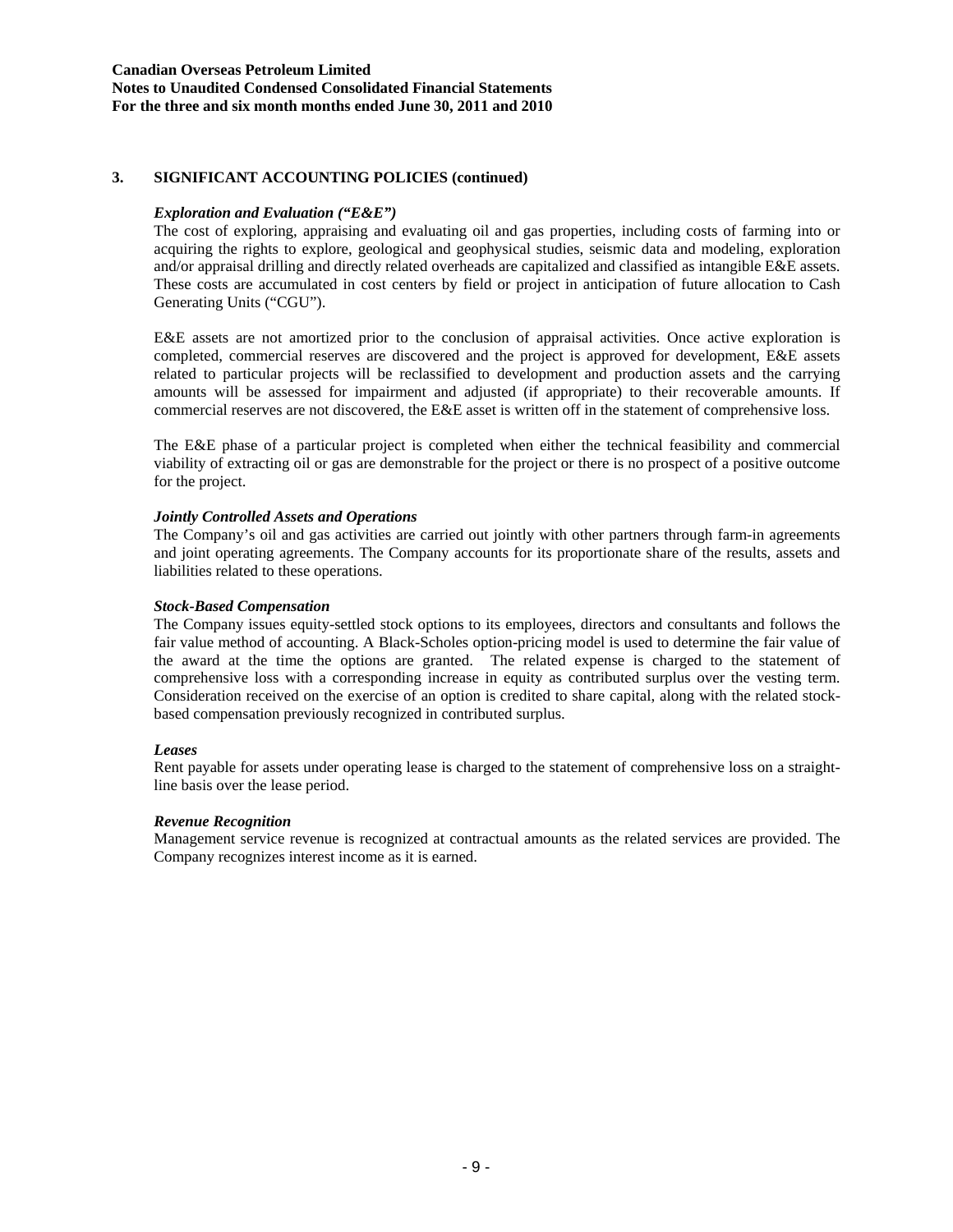# **3. SIGNIFICANT ACCOUNTING POLICIES (continued)**

### *Foreign Currency Translation*

The consolidated financial statements are presented in Canadian dollars, which is currently the Company's functional and reporting currency.

Transactions denominated in foreign currencies are translated at the exchange rate prevailing on the transaction date. At each period end, monetary assets and liabilities denominated in a foreign currency are translated at the exchange rate prevailing at the period end date. All differences are recognized in net earnings. Non-monetary assets, liabilities and transactions denominated in a foreign currency and measured at historical cost are translated at the exchange rate in effect at the transaction date. Non-monetary items measured at fair value are translated using the exchange rates at the date when the fair value was determined.

For the purpose of consolidation, assets and liabilities of foreign subsidiaries are translated using the exchange rate prevailing at the period end date. The statements of comprehensive loss and cash flow are translated using the average exchange rates for the period. Foreign exchange differences resulting from such transactions are recorded in Shareholders' Equity as accumulated other comprehensive income. As at June 30, 2011, accumulated other comprehensive income is composed solely of foreign currency translation adjustments.

### *Financial Instruments*

All financial instruments are initially recognized at fair value on the statement of financial position. The Company has classified each financial instrument into one of the following categories: financial assets and liabilities at Fair Value Through Profit and Loss ("FVTPL"), receivables, financial assets available-for-sale, financial assets held-to-maturity and other financial liabilities. Subsequent measurement of financial instruments is based on their classification.

Financial assets and liabilities at FVTPL are subsequently measured at fair value with changes in those fair values recognized in net earnings. Financial assets "available-for-sale" are subsequently measured at fair value with changes in fair value recognized in other comprehensive income, net of tax.

Financial assets "held-to-maturity", "loans and receivables" and "other financial liabilities" are subsequently measured at amortized cost using the effective interest method.

The Company determines the classification of its financial instruments at initial recognition and where allowed and appropriate, re–evaluates this designation at each financial year end.

#### *Deferred Income Tax*

The Company uses the liability method of accounting for income taxes, whereby deferred income tax assets and liabilities are recognized based on temporary differences between the tax basis of assets and liabilities and their carrying amount in the consolidated financial statements and for unused tax loss carry-forwards.

Deferred tax assets and liabilities are measured using tax rates that have been enacted or substantively enacted at the statement of financial position date.

Deferred income tax assets are recognized only to the extent it is probable that taxable profit will be available to utilize the associated tax deductions.

Deferred income tax assets and deferred income tax liabilities are offset, if a legally enforceable right exists to offset current tax assets against current income tax liabilities and the deferred income taxes relate to the same taxable entity and the same tax jurisdiction.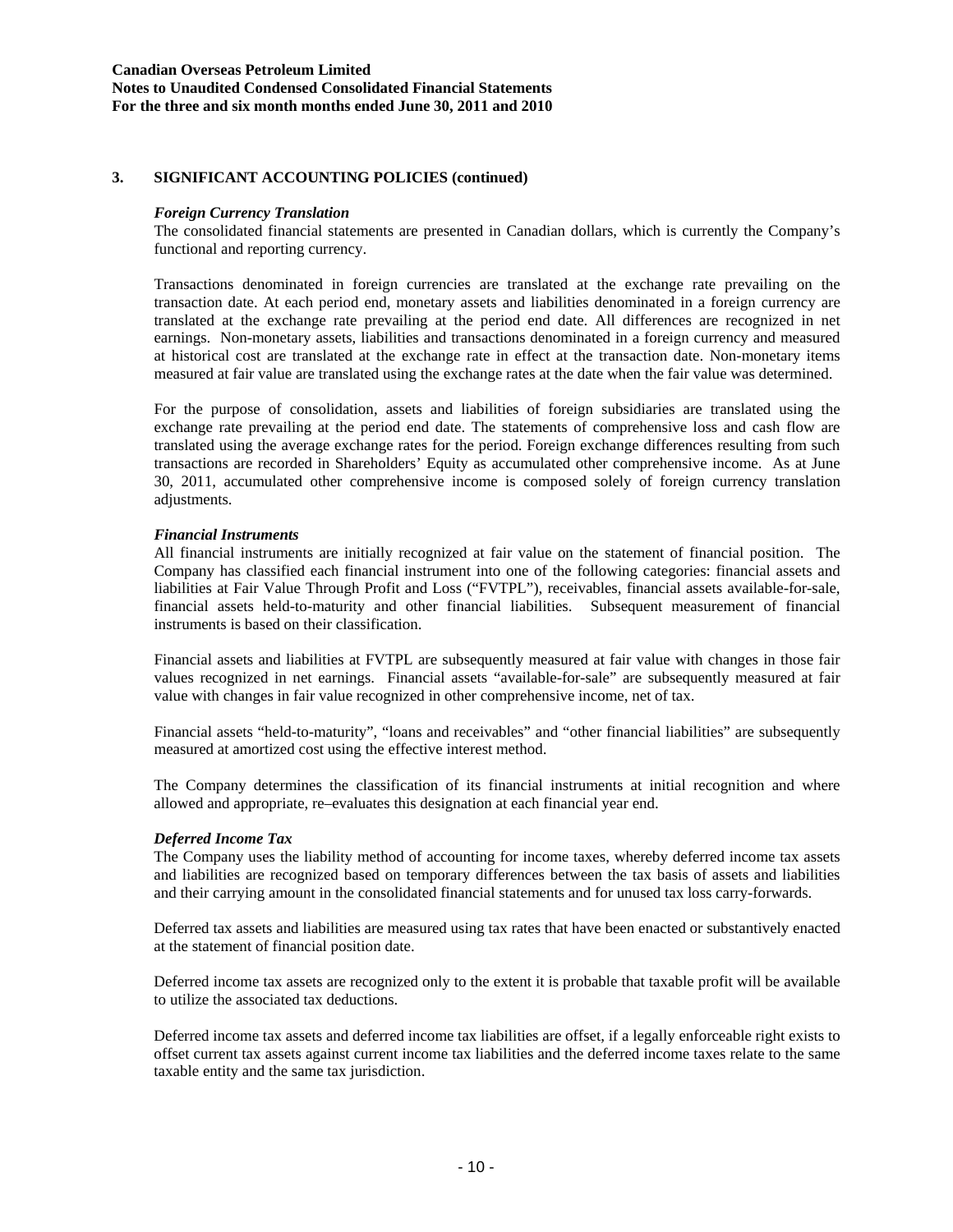|                         | June 30, 2011 | <b>December 31, 2010</b> | <b>January 1, 2010</b> |
|-------------------------|---------------|--------------------------|------------------------|
|                         |               |                          |                        |
| Cash                    | 17,782        | 36,873                   | 309                    |
| Short-term deposits     |               | 500                      | 1,100                  |
| Cash in escrow accounts | 71,143        | $\overline{\phantom{a}}$ |                        |
| Credit card deposits    | 300           | 30                       | 30                     |
|                         | 89,225        | 37.403                   | . 439                  |

# **4. CASH AND CASH EQUIVALENTS**

Cash balances earn interest, whenever possible, at floating rates based on daily bank deposit rates. Short-term deposits are made for periods varying between one day and three months, depending on immediate cash requirements and earn interest at the respective short term deposit rates. As at June 30, 2011, \$71.1 million was held in banks in escrow accounts restricted by escrow agreements signed with farm-in partners for use on specific exploration projects. Credit card deposits are bank deposits that cover the maximum limit of corporate credit cards.

The fair value of cash and cash equivalents was \$89.2 million as at June 30, 2011 and \$37.4 million as at December 31, 2010 and \$1.4 million as at January 1, 2010. The Company deposits its cash with reputable Canadian and UK banks. The Company did not have any overdraft facilities in place as at June 30, 2011 and December 31, 2010 and January 1, 2010.

# **5. DEPOSIT FOR SEISMIC DATA**

In May 2011, the Company signed a Sale and Purchase Agreement ("SPA") with Peppercoast Petroleum plc ("Peppercoast") to acquire a 100% interest in Block LB-13 offshore Liberia, for which closure is subject to several conditions, including approval from the Liberian government (discussed further in Note 8). As part of this transaction, the Company has also entered into a number of contractual arrangements in respect of a 3D seismic survey for Block LB-13. A payment of US\$15 million (approximately \$14.5 million) was made by the Company to settle Peppercoast's account payable for acquisition and processing of the 3D seismic survey, thereby satisfying Peppercoast's work obligations for the first phase of the Production Sharing Contract ("PSC") for Block LB-13. In lieu of this, the Company received a license agreement from TGS-Nopac Geological Company for a copy of the 3D seismic survey covering the 2,023 square kilometers of Block LB-13. The US\$15 million payment is secured by first fixed and floating charges over all existing and future assets owned by Peppercoast and is recognized as a long-term deposit until the completion of the SPA transaction.

# **6. EXPLORATION AND EVALUATION ASSETS**

|                                             | <b>UK North Sea</b> |
|---------------------------------------------|---------------------|
|                                             |                     |
| As at January 1, 2010 and December 31, 2010 |                     |
| Additions at cost                           | 7.304               |
| As at June 30, 2011                         | 7.304               |

The additions to exploration and evaluation intangible assets of \$7,304 thousand for the six month period ended June 30, 2011 related to the Company's exploration projects in the UK North Sea. All these projects are carried out with UK partners on a non-operator basis.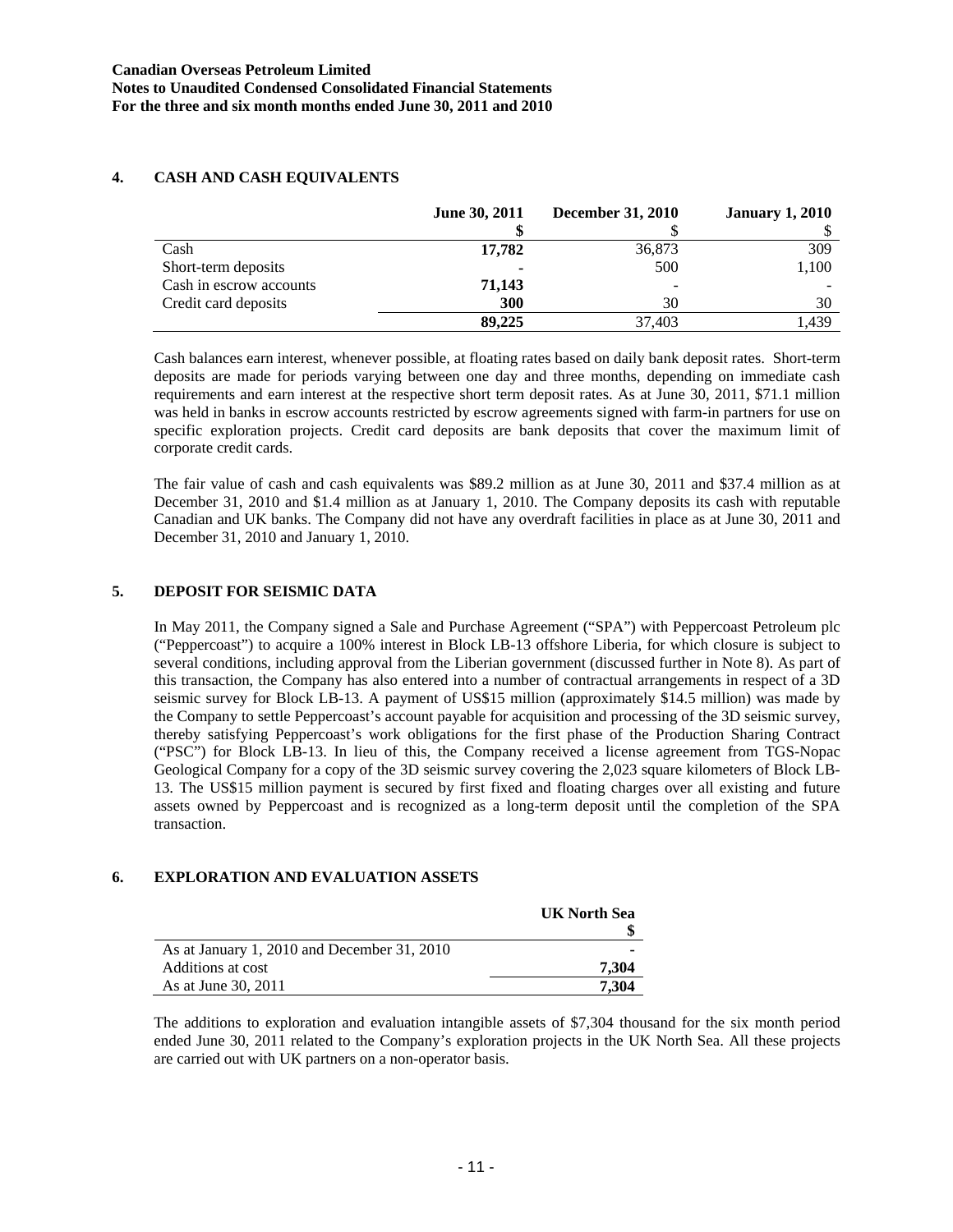# **7. SHARE CAPITAL**

# **a) Authorized and Issued Common Shares**

#### Authorized

An unlimited number of common voting shares (the "Common Shares") without nominal or par value and an unlimited number of preferred shares, issuable in series.

|--|

|                                             | <b>Pre-Consolidation</b><br>Number of<br><b>Common Shares</b> | <b>Post-Consolidation</b><br>Number of<br><b>Common Shares</b> | Amount       |
|---------------------------------------------|---------------------------------------------------------------|----------------------------------------------------------------|--------------|
| Balance, January 1, 2010 (i)                | 66,608,888                                                    | 16,652,222                                                     | \$<br>8,063  |
| Issued for payment of Bridge Loan fees (ii) | 721,694                                                       | 180,424                                                        | 167          |
| Issued pursuant to private placement (iii)  | 27,490,315                                                    | 6,872,582                                                      | 6,955        |
| Issued for payment of finders' fees on      |                                                               |                                                                |              |
| private placement (iv)                      | 1,042,841                                                     | 260,711                                                        | 264          |
| Issued pursuant to public offering – first  |                                                               |                                                                |              |
| release condition $(v)$                     |                                                               |                                                                |              |
| Share issue costs (iii $&$ v)               |                                                               |                                                                | (376)        |
| <b>Balance, June 30, 2010 (i)</b>           |                                                               | 23,965,939                                                     | \$<br>15,073 |
| Issued for payment of Bridge Loan fees (ii) |                                                               |                                                                |              |
| Issued pursuant to private placement (iii)  |                                                               |                                                                |              |
| Issued for payment of finders' fees on      |                                                               |                                                                |              |
| private placement (iv)                      |                                                               |                                                                |              |
| Issued pursuant to public offering – first  |                                                               |                                                                |              |
| release condition $(v)$                     |                                                               | 78,000,000                                                     | 29,640       |
| Share issue costs (iii $&$ v)               |                                                               |                                                                | (2,880)      |
| Balance, December 31, 2010 (i)              |                                                               | 101,965,939                                                    | \$<br>41,833 |
| Issued pursuant to public offering – second |                                                               |                                                                |              |
| release condition (vi)                      |                                                               | 182,000,000                                                    | 69,160       |
| Issued pursuant to exercise of warrants     |                                                               | 51,000                                                         | 33           |
| Contributed surplus on warrants exercised   |                                                               |                                                                | 12           |
| Share issue costs (vi)                      |                                                               |                                                                | (10,270)     |
| <b>Balance, June 30, 2011</b>               |                                                               | 284,016,939                                                    | \$100,768    |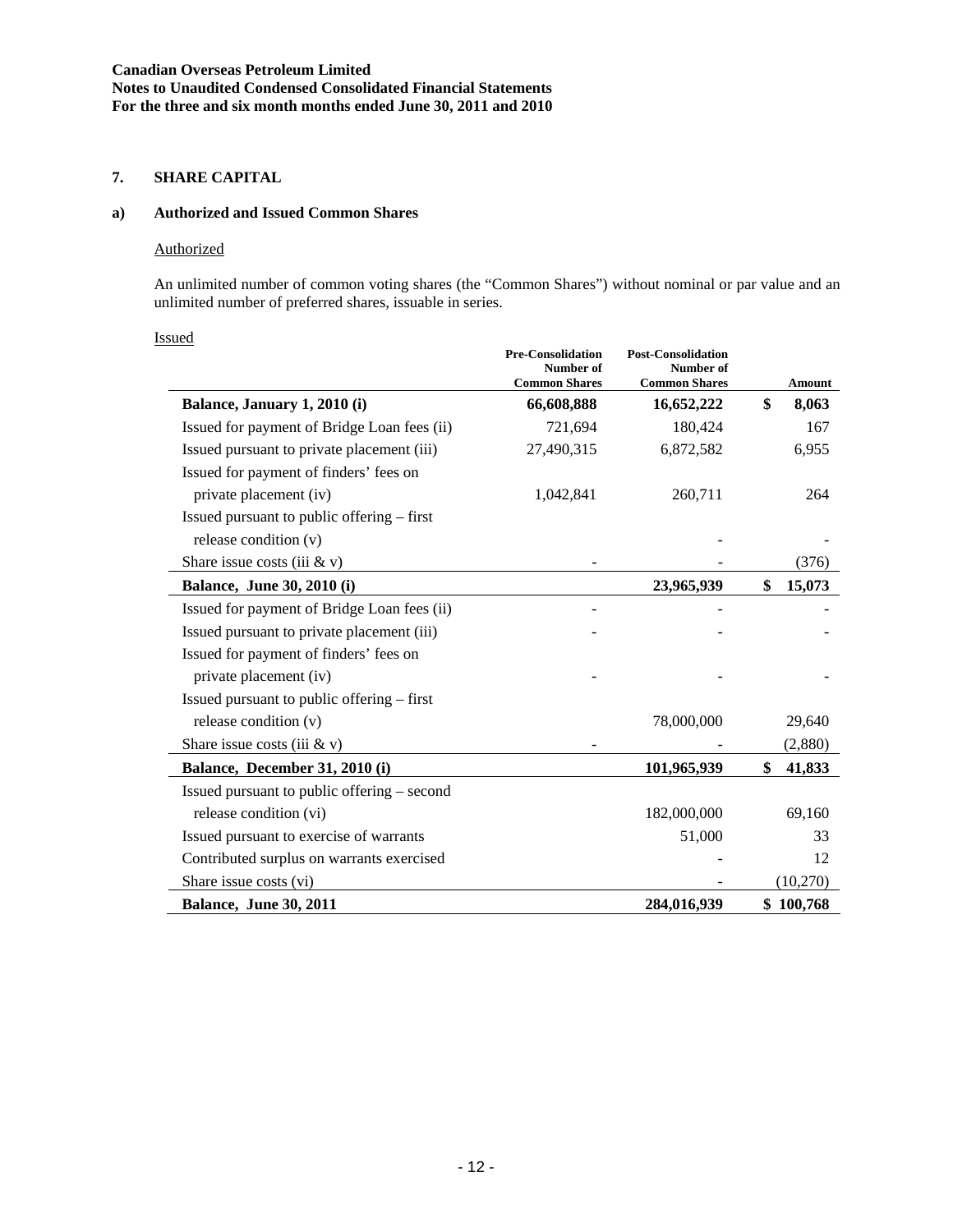### **a) Authorized and Issued Common Shares (continued)**

Further to shareholders' and board of directors' approvals and effective August 3, 2010, the Company's common shares were consolidated on a one for four basis, that is, one post-consolidation common share for every four pre-consolidation common shares. Common share numbers and earnings per share amounts have been retroactively adjusted to reflect the share consolidation.

- (i) As at January 1, 2010 and December 31, 2010, the number of common shares includes 250,000 common shares (1,000,000 pre-consolidation common shares) held in escrow. These shares were issued on December 7, 2009, at an issue price of \$2.40 per share (\$0.60 pre-consolidation) to acquire 100% of the shares of the Company's subsidiaries. The shares held in escrow were accounted for as contingently returnable shares at December 31, 2010, which were not considered outstanding and were not included in the computation of basic loss per share until they were released from escrow. The transaction was approved by the TSX-V on February 3, 2011 and the respective common shares were released to the beneficial holders.
- (ii) On May 5, 2010, the Company issued to Endeavour Financial Corporation 180,424 common shares (721,694 pre-consolidation common shares) as payment for a fee of \$167 thousand in respect of the Bridge Loan. Pursuant to the Bridge Loan agreement, the fee was due if the loan was not repaid in full by April 1, 2010. The number of common shares was calculated based on the 5-day volume weighted average closing price of the Company's shares immediately before April 1, 2010. The fee of \$167 thousand was recognized in the statement of comprehensive loss as interest and financing charges in 2010.
- (iii) On May 14, 2010 and May 21, 2010, the Company closed a private placement of 6,872,582 units at \$1.20 per unit (27,490,315 pre-consolidation units at \$0.30 per unit) for total gross proceeds of \$8.2 million. Each unit consisted of one common share and one half of a share purchase warrant. Each whole warrant entitles the holder to acquire an additional common share at an exercise price of \$2.00 (preconsolidation exercise price of \$0.50) expiring November 14, 2011. The fair value of the share purchase warrants issued was estimated at \$1.3 million using a Black-Scholes option pricing model with the following assumptions:

|                                                                                                            | 2010                      |
|------------------------------------------------------------------------------------------------------------|---------------------------|
| Risk-free interest rate<br>Weighted average life (years)<br>Expected volatility<br>Expected dividend yield | 2.0%<br>1.5<br>100%<br>0% |
|                                                                                                            |                           |

 <sup>(</sup>iv) The Company paid, whenever applicable, a finder's fee by issuing units equivalent in number to 5% of the units subscribed via a particular broker. As the result, there were 260,711 units (1,042,841 preconsolidation units) issued as finder's fees, with exercise price and expiry date of the share purchase warrants consistent with the warrants issued as part of the private placement. The value of \$313 thousand, representing the subscription value of the units issued as finder's fees together with legal fees of \$69 thousand, was recognized as share issue costs. The fair value of share purchase warrants issued as finder's fee was estimated at \$49 thousand using a Black-Scholes option pricing model with the same assumptions as noted above. Similar to units issued further to the private placement, the units issued as finder's fees were subject to resale restriction and could not be resold until four months and one day after the date of issue.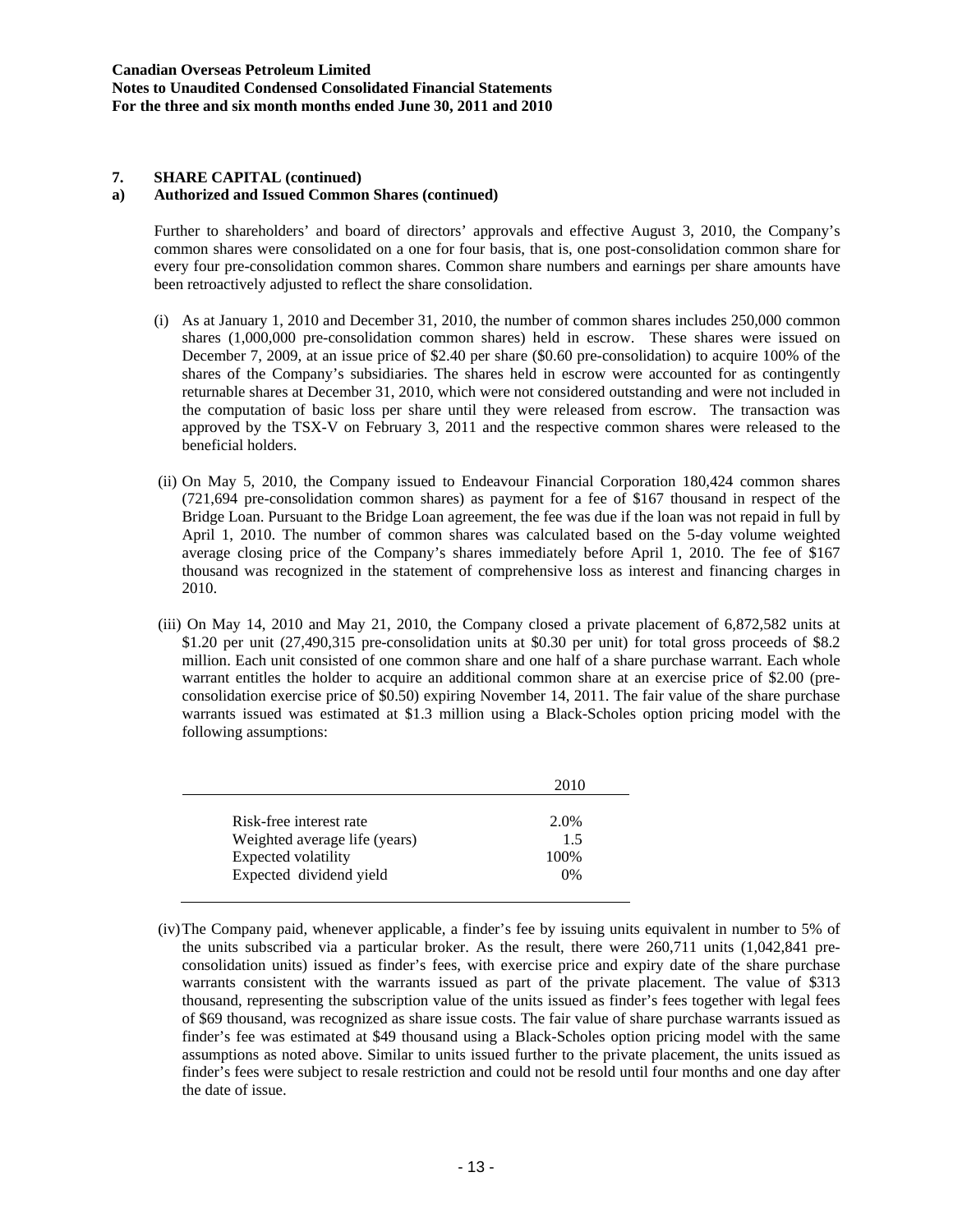### **a) Authorized and Issued Common Shares (continued)**

(v) On November 23, 2010, the Company filed a prospectus to obtain financing for its operations in the UK North Sea. The offering provided for the sale of 260,000,000 subscription receipts ("Subscription Receipts") at a price of \$0.50 per Subscription Receipt. Each Subscription Receipt entitled the holder to receive one common share of COPL ("Common Share") and one half of one (0.5) common share purchase warrant of COPL ("Warrant"), upon the satisfaction of certain Release Conditions (as defined in the prospectus). Each Warrant entitles the holder to purchase one Common Share at \$0.65 within 36 months from the closing date, provided that the Warrants will expire if not exercised within 10 days of notice from COPL that the 20 day volume weighted average trading price of Common shares is greater than \$1.25.

The closing of the Offering occurred on December 1, 2010. The gross proceeds from the sale of Subscription Receipts of \$130 million were held in escrow pending satisfaction of the First and Second Release Conditions (as defined in the prospectus). The agent was entitled to a cash commission equal to 6% of the gross proceeds of the Offering ("Agent's Fee"), with 30% payable on satisfaction of the First Release Condition and 70% on satisfaction of the Second Release Condition.

On December 10, 2010, the First Release Condition was met as the Company signed farm-in agreements in respect of the Fulla and Bluebell projects (as defined in the prospectus). Accordingly 78,000,000 Subscription Receipts were converted into 78,000,000 Common Shares and 39,000,000 Warrants, and funds of approximately \$36.6 million were released to the Company (\$39.0 million gross proceeds, net of Agent's Fee and expenses). The fair value of the Warrants issued was estimated at \$9.4 million using a Black-Scholes option pricing model with the following assumptions:

|                               | 2010 |
|-------------------------------|------|
| Risk-free interest rate       | 1.5% |
| Weighted average life (years) | 1.5  |
| Expected volatility           | 80%  |
| Expected dividend yield       | 0%   |

(vi) On February 22, 2011, the Second Release Condition was met as the Company signed farm-in agreements in respect of North Sea prospects in Block 23/21 and Block 22/15 (as defined in the prospectus). Accordingly 182,000,000 Subscription Receipts were converted into 182,000,000 Common Shares and 91,000,000 Warrants, and funds of approximately \$85.5 million were released to the Company (\$91.0 million gross proceeds, net of Agent's Fee and expenses). The fair value of the Warrants issued was estimated at \$21.8 million using a Black-Scholes option pricing model with the assumptions as presented above in item (v).

In addition, upon satisfaction of both Release Conditions, the Company issued 15,600,000 share purchase warrants to its agent as compensation warrants in an amount equal to 6% of the aggregate number of Subscription Receipts sold pursuant to the offering. Each agent's warrant entitles the holder to purchase one Common Share of COPL for the period until December 1, 2012 at an exercise price of \$0.50. The fair value of the agent's warrants issued was estimated at \$4.5 million using a Black-Scholes option pricing model with the assumptions as presented above in item (v) and was recognized as share issue costs.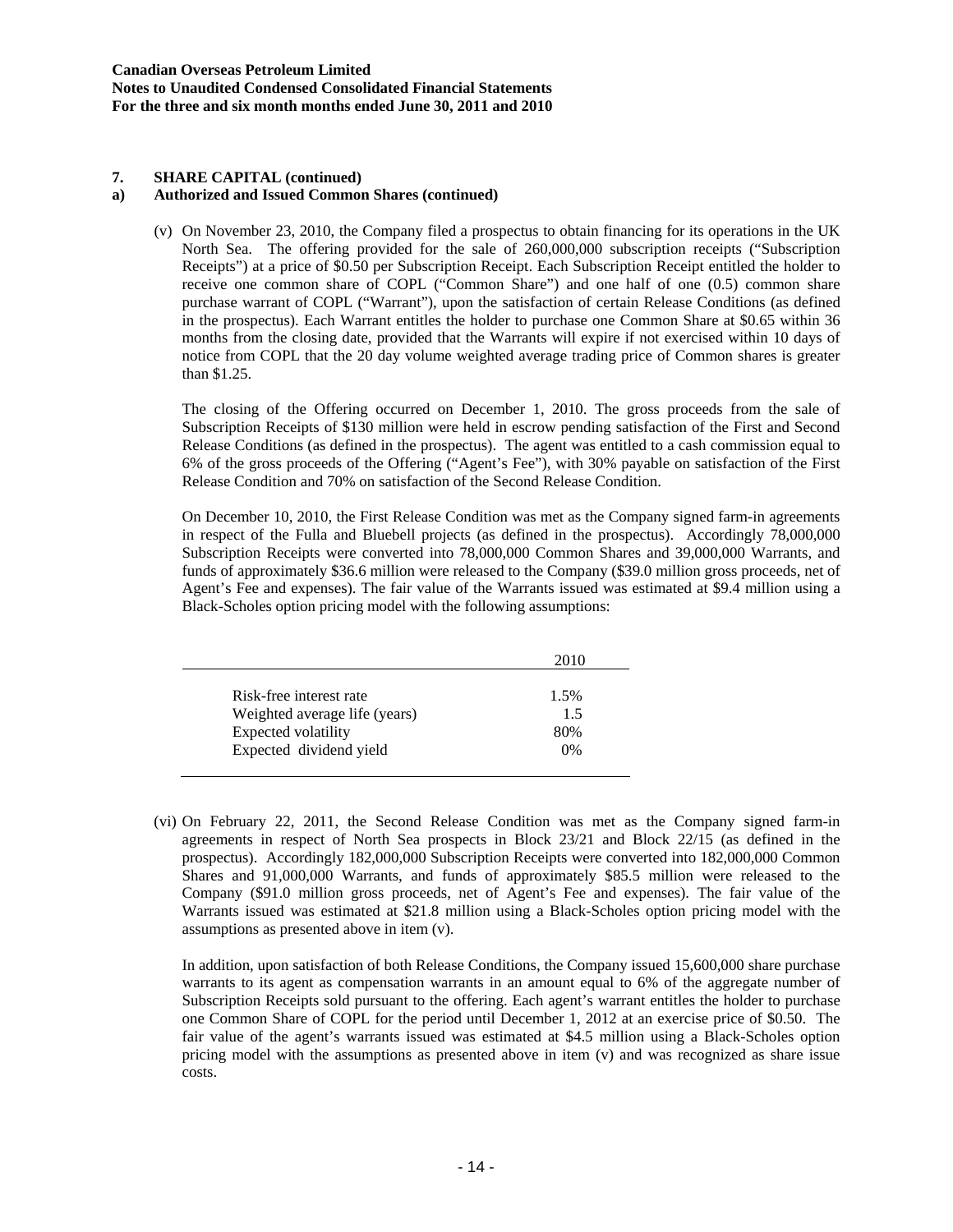# **b) Warrants**

A summary of status of the Company's warrants as at June 30, 2011, December 31, 2010 and January 1, 2010 is as follows:

|                              | June 30, 2011 |    |                       | December 31, 2010 |    |                       |  |
|------------------------------|---------------|----|-----------------------|-------------------|----|-----------------------|--|
|                              | Number of     |    | Wt. Avg.              | Number of         |    | Wt. Avg.              |  |
|                              | Warrants      |    | <b>Exercise Price</b> | Warrants          |    | <b>Exercise Price</b> |  |
|                              |               |    |                       |                   |    |                       |  |
| Balance, beginning of period | 42,566,646    | \$ | 0.76                  | 425,000           | S  | 2.00                  |  |
| Issued                       | 106,600,000   |    | 0.63                  | 42.566.646        |    | 0.76                  |  |
| Exercised                    | (51,000)      |    | 0.65                  |                   |    |                       |  |
| Expired                      | ۰             |    |                       | (425,000)         |    | 2.00                  |  |
| Balance, end of period       | 149,115,646   |    | 0.67                  | 42,566,646        | \$ | 0.76                  |  |

|                              | <b>January 1, 2010</b> |          |                       |  |  |
|------------------------------|------------------------|----------|-----------------------|--|--|
|                              | Number of              | Wt. Avg. |                       |  |  |
|                              | Warrants               |          | <b>Exercise Price</b> |  |  |
|                              |                        |          |                       |  |  |
| Balance, beginning of period |                        | S        |                       |  |  |
| Issued                       | 425,000                |          | 2.00                  |  |  |
| Exercised                    |                        |          |                       |  |  |
| Expired                      | -                      |          |                       |  |  |
| Balance, end of period       | 425,000                |          | 2.00                  |  |  |

A summary of the Company's share purchase warrants issued and outstanding as at June 30, 2011 is as follows:

|                                                 | Number of<br>Warrants<br>issued in 2010 | <b>Exercise Price</b> | <b>Expiry Date</b> |
|-------------------------------------------------|-----------------------------------------|-----------------------|--------------------|
|                                                 |                                         |                       |                    |
| Private Placement Warrants (Note 7a iii)        | 3,436,291                               | \$2.00                | November 14, 2011  |
| Finder's Fee Warrants (Note 7a iv)              | 130.355                                 | \$2.00                | November 14, 2011  |
| Public Offering – First Release (Note 7a v)     | 38,949,000                              | \$0.65                | December 1, 2013   |
| Public Offering – Second Release (Note 7a vi)   | 91,000,000                              | \$0.65                | December 1, 2013   |
| Public Offering – Agent's Warrants (Note 7a vi) | 15,600,000                              | \$0.50                | December 1, 2013   |
|                                                 | 149.115.646                             | \$0.67                |                    |

#### **c) Incentive Stock Options**

The Company has a stock option plan where the number of common shares reserved under the plan shall not exceed 10% of the issued and outstanding common shares and the number reserved for any one individual may not exceed 5% of the issued and outstanding shares. Exercise prices for stock options granted are determined by the closing market price on the day before the date of grant.

On February 23, 2011, the Company granted 12,415,000 stock options to its directors, officers, employees and consultants to acquire common shares at an exercise price of \$0.68. The options vest immediately and expire in five years from date of grant. The related stock-based compensation expense of \$4.7 million has been recognized in the statement of comprehensive loss for the six month period ended June 30, 2011.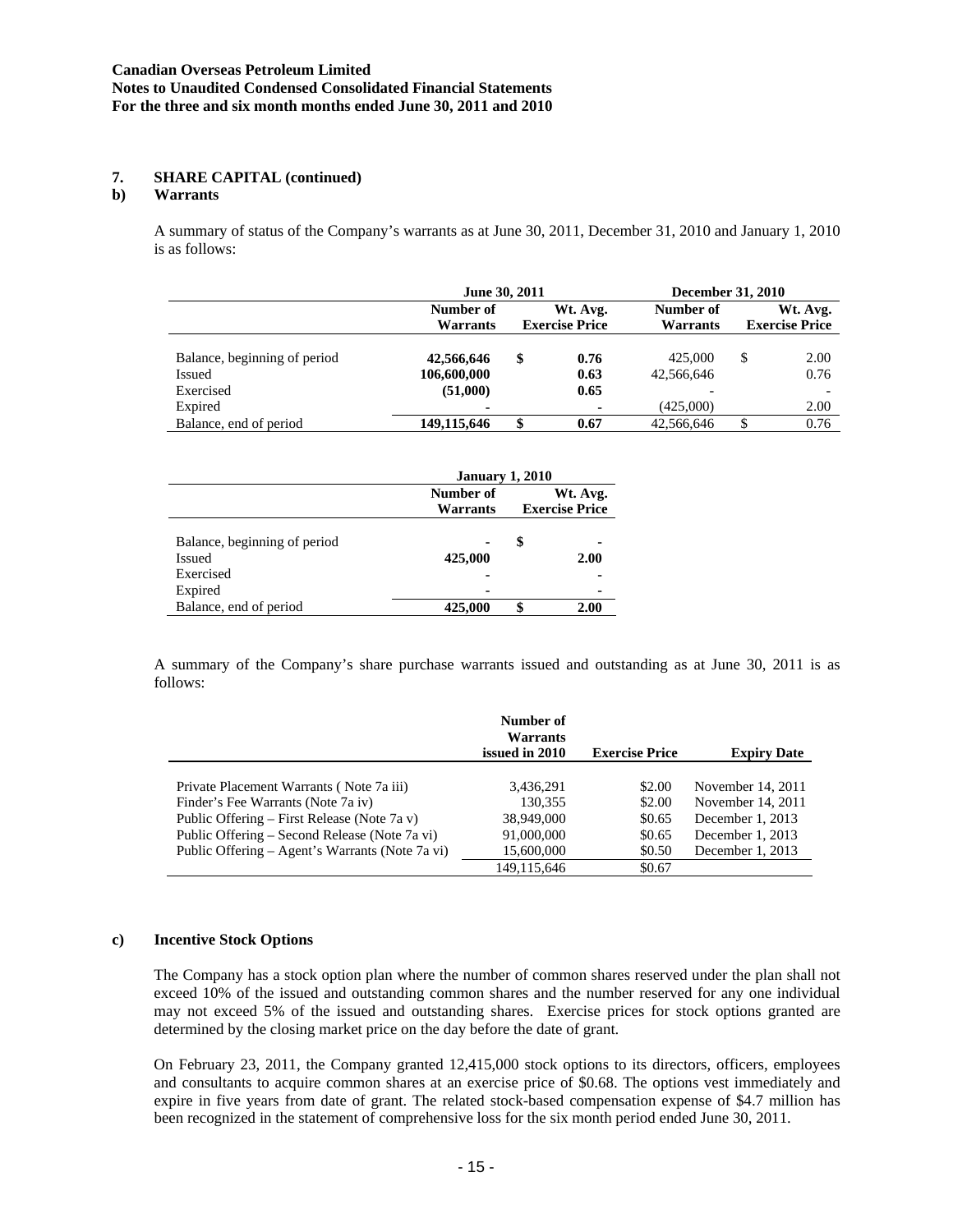# **c) Incentive Stock Options (continued)**

The fair value of each option granted is estimated on the date of grant using a Black-Scholes option pricing model with the following assumptions:

|                               | February 2011 |
|-------------------------------|---------------|
| Risk-free interest rate       | 1.5%          |
| Weighted average life (years) | 4.0           |
| Expected volatility           | 75%           |
| Expected dividend yield       | 0%            |

No stock options were exercised during the six month period ended June 30, 2011.

As at June 30, 2011, there were total of 22,007,500 stock options to purchase common shares outstanding, having a weighted average exercise price of \$0.67 per share with a remaining weighted average contractual life of 4.5 years.

Subsequently, on July 1, 2011, the Company granted 300,000 stock options to an employee to acquire common shares at an exercise price of \$0.46 per share. The options vest immediately and expire in five years from date of grant.

# **8. COMMITMENTS AND CONTRACTUAL OBLIGATIONS**

As at June 30, 2011, the Company has the following contractual obligations:

|                         | <b>Total</b> | <b>Less than One</b><br>Year | <b>One to Three</b><br>Years | <b>Four to Five</b><br>Years | <b>After Five</b><br><b>Years</b> |
|-------------------------|--------------|------------------------------|------------------------------|------------------------------|-----------------------------------|
| UK drilling commitments | 83,000       | 83,000                       | $\overline{\phantom{a}}$     | $\overline{\phantom{a}}$     |                                   |
| Office lease            | 4.054        | 535                          | 1.069                        | 1,069                        | 1,381                             |
|                         | 87,054       | 83,535                       | 1.069                        | 1,069                        | 1,381                             |

Further to agreements signed in respect of exploration prospects in the UK North Sea, the Company is committed to participate in drilling six exploration wells in 2011 and 2012 at an estimated cost of \$83.0 million net to the Company. Subject to positive results for these commitment wells, the Company has contingent obligations to participate in well testing and in the drilling of one additional contingent well.

The Company is committed under an operating lease agreement for the rental of office space in Calgary. The approximate lease payments total \$4.1 million and are payable over the next nine years.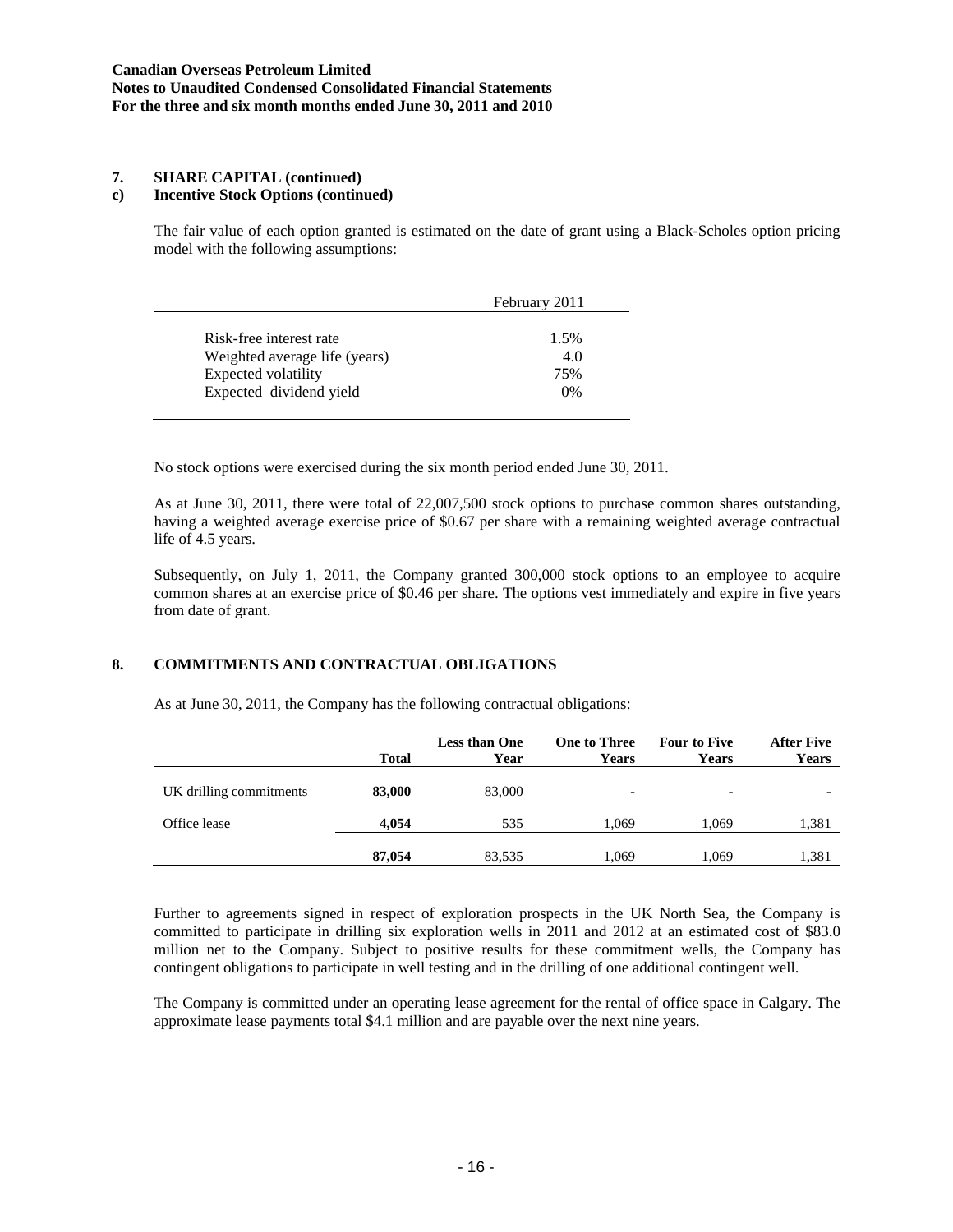# **8. COMMITMENTS AND CONTRACTUAL OBLIGATIONS (continued)**

On May 18, 2011 the Company (via its Bermuda subsidiary) signed a Sale and Purchase Agreement ("SPA") with Peppercoast to acquire a 100% interest in Block LB-13 offshore Liberia for a total sum of US\$85.0 million (approximately \$82.0 million) payable in cash (to a maximum of US\$50 million) and common shares of COPL. The transaction is expected to close by December 31, 2011, assuming certain conditions can be satisfied, including obtaining the consent of The National Oil Company of Liberia ("NOCAL"). Block LB-13 covers an area of approximately 2,400 square kilometres. and is governed by a Production Sharing Contract ("PSC") with an eight year exploration license that commenced in May 2007 and is divided into three phases, the first phase being four years, the second phase two years and the third phase another two years. Subject to completion of the SPA with Peppercoast, the Company will be committed to drill a well within the second phase and an additional well within the third phase of the PSC.

Currently, the Company does not have material cash inflows and/or adequate financing to develop profitable operations. The Company is pursuing exploration projects and contracts that, if successful, will require substantial additional financing before they are able to generate positive cash flows. Accordingly, the Company's continued successful operations are dependent on its ability to obtain additional financing. No assurance can be provided that the Company will raise the required levels of financing.

# **9. FINANCIAL INSTRUMENTS**

The Company has classified its cash and cash equivalents and other deposits as financial assets at FVTPL and has measured them at fair value. Accounts receivable are classified as receivables; accounts payable, accrued liabilities and loans are classified as other liabilities; these items are measured at amortized cost.

#### **(a) Fair values**

As at June 30, 2011, December 31, 2010 and January 1, 2010 the fair values of all financial instruments not carried at fair value approximated their carrying values due to their short-term maturity.

#### **(b) Foreign exchange risk**

With the Company's current exploration activities carried out in the UK, significant amounts are transacted in or referenced to currencies other than the Canadian dollar, including the British Pound and U.S. dollar. As a result, fluctuations in the exchange rates between the Canadian dollar, British Pound and U.S. dollar can have a significant effect on the Company's financial position and its reported results. To mitigate a portion of its exposure and to the extent it is feasible, the Company keeps its funds in currencies applicable to its known short-term commitments.

Cash and cash equivalents includes amounts denominated in foreign currencies:

|                       | <b>June 30, 2011</b> | <b>December 31, 2010</b> | <b>January 1, 2010</b> |
|-----------------------|----------------------|--------------------------|------------------------|
| <b>British Pounds</b> | 50,106               | 1.000                    |                        |
| <b>US Dollars</b>     | 1.289                | $\overline{\phantom{a}}$ |                        |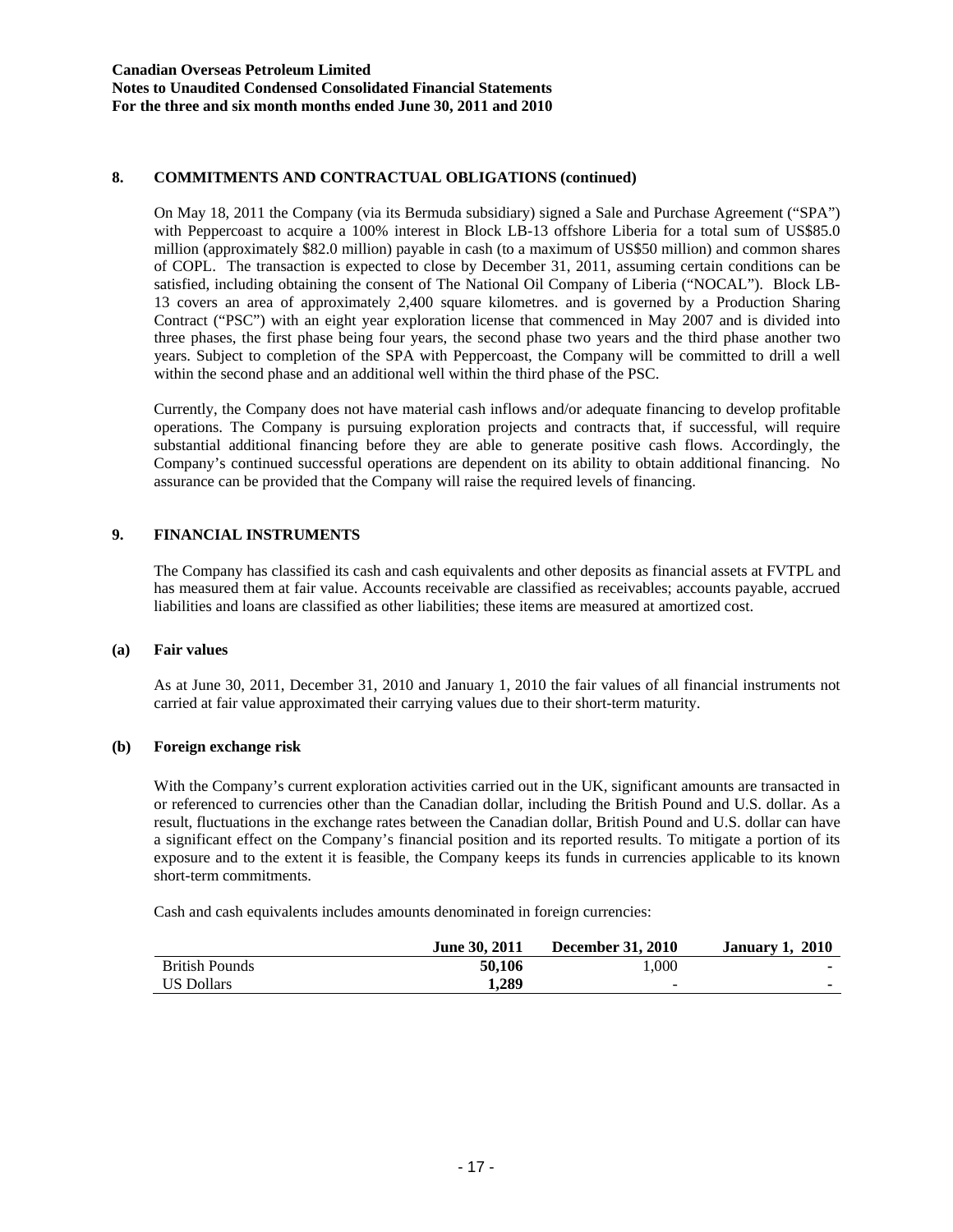### **9. FINANCIAL INSTRUMENTS (continued)**

### **(c) Credit risk**

The Company's accounts receivable are mainly due from the governments (Goods and Services Tax in Canada and Value Added Tax in UK) and from its employees in respect of travel advances. The Company believes there is no unusual exposure associated with these receivables. No amounts are considered to be past due and no allowance for doubtful accounts has been recorded in the accounts. As at June 30 2011, the Company holds \$89.2 million of cash and cash equivalents with Canadian and UK chartered banks. Management has assessed the associated credit risk as relatively low.

Should the SPA transaction discussed in Note 8 fail to close, the long-term deposit (Note 5) will become a receivable from Peppercoast and subject to credit risk at that time.

#### **(d) Interest rate risk**

The Company's policy is to keep its cash, whenever possible, in interest bearing accounts with its banking institutions. The Company periodically monitors the interest rates offered and is satisfied with the credit ratings of its banks.

### **10. CAPITAL MANAGEMENT**

The Company's objectives when managing capital are:

- to safeguard the Company's ability to continue as a going concern;
- to maintain balance sheet strength and optimal capital structure, while ensuring the Company's strategic objectives are met; and
- to provide an appropriate return to shareholders relative to the risk of the Company's underlying assets.

In the management of capital, the Company includes shareholders' equity and interest bearing debt defined as long-term loans and current portion of long-term loans. Shareholders' equity includes share capital, warrants, contributed surplus and deficit.

The Company maintains and adjusts its capital structure based on changes in economic conditions and the Company's planned requirements. The Company may adjust its capital structure by issuing new equity and/or debt, selling and/or acquiring assets, and controlling the capital expenditure program.

The Company is not subject to any external capital requirements. There were no changes in the Company's capital management policies during the six month period ended June 30, 2011.